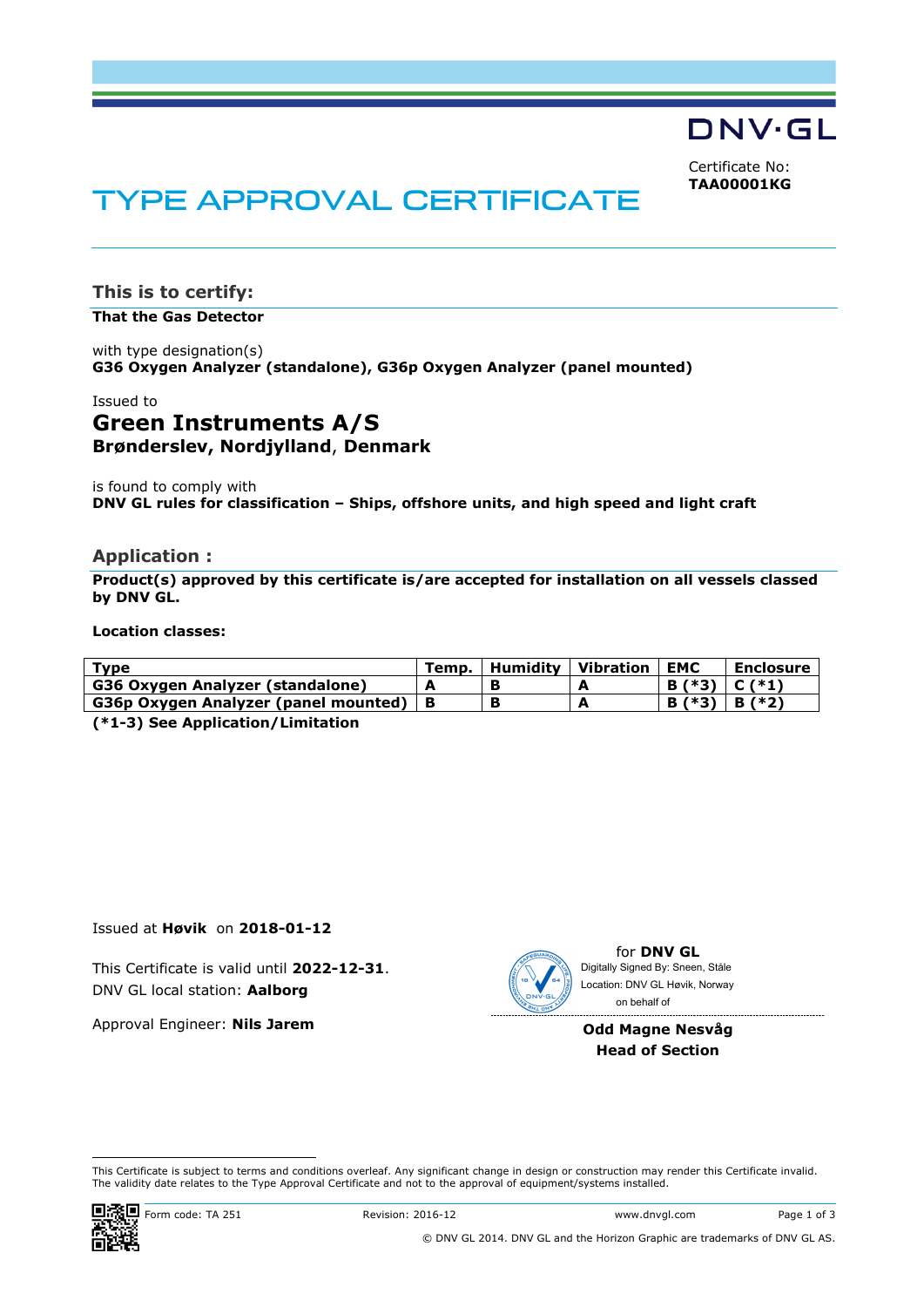Job Id: **262.1-007967-4**  Certificate No: **TAA00001KG**

## **Product description**

The G36/G36p Oxygen Analyzer is designed to measure (by inertization) the content of oxygen with concentration from 0% up to 21.0%.

The G36/G36p Oxygen Analyzer can be used to measure the content of oxygen in stack gas or in the nitrogen or flue gas based inert gas, and continuous monitoring of oxygen level in the atmosphere in engine room compartments or room for inert gas systems or accommodation area.

G36 is a standalone version, while G36p is a version prepared to be front panel mounted.

Software version: 2.

## **Approval conditions**

The Type Approval covers hardware listed under Product description. When the hardware is used in applications to be classed by DNV GL, documentation for the actual application is to be submitted for approval by the manufacturer of the application system in each case. Reference is made to DNV GL rules for classification of ships Pt.4 Ch.9 Control and monitoring systems.

#### Software control

All changes in software are to be recorded as long as the system is in use on board. Documentation of major changes is to be forwarded to DNV GL for evaluation and approval before implemented on board. Certification of modified functionality may be required for the particular vessel.

## **Application/Limitation**

The analyzer shall be installed in safe area, and in area with no high concentration of methane.

Additional information describing the notes given to the location classes on the front page:

(\*1) G36 is IP67 acc. to 03/YMA304022 from TÜV NORD CERT (not verified by DNV GL).

(\*2) G36p is tested to be IP55.

(\*3) The connection cables for the main supply, relays, interface and analog output signals should be shielded or provide equivalent protection.

### **Type Approval documentation**

- Performance Test Report G36/G36p, Green Instruments May 2009
- Environmental Test Report No.2008-2631, Danfoss 2008-09-10
- EMC Test Report No.2008-08-22-G1, Jens-EMC 2008-10-22
- Environmental Test Report No.200901677, Danfoss 2009-06-02/03/04
- EMC Test Report No.2009-05-18, Jens-EMC 2009-06-27
- Performance Test Report G36 Oxygen Analyzer, Ver.2.0, June 2013
- Manual Oxygen Analyzer G36, No. 01245, Rev.2.1x, July 2013
- Manual Oxygen Analyzer G36p, No. 01381, Rev.2.1x, July 2013
- G36 Oxygen Analyzer Specification, Ver.1 June 2009
- G36p Oxygen Analyzer Specification, Ver.1 June 2009.
- Marine tests of G36 and G36p, Report No. P17-0136 dated 2017-12-28
- Review of IEC 60092-504:2016 & IEC 60533:2015 in relation to the G36 and G36p Type Approvals dated Sep. 2017.

Type approval renewal assessment report for A-13295, DNV GL Aalborg 2018-01-05.

#### **Tests carried out**

Applicable tests according to class guideline DNVGL-CG-0339, November 2016. EN 60945: 2002 including IEC 60945 Corrigendum 1 (2008) IEC 60092-504: 2016 IEC 60533: 2015 EN 50104:2010 (safe area)